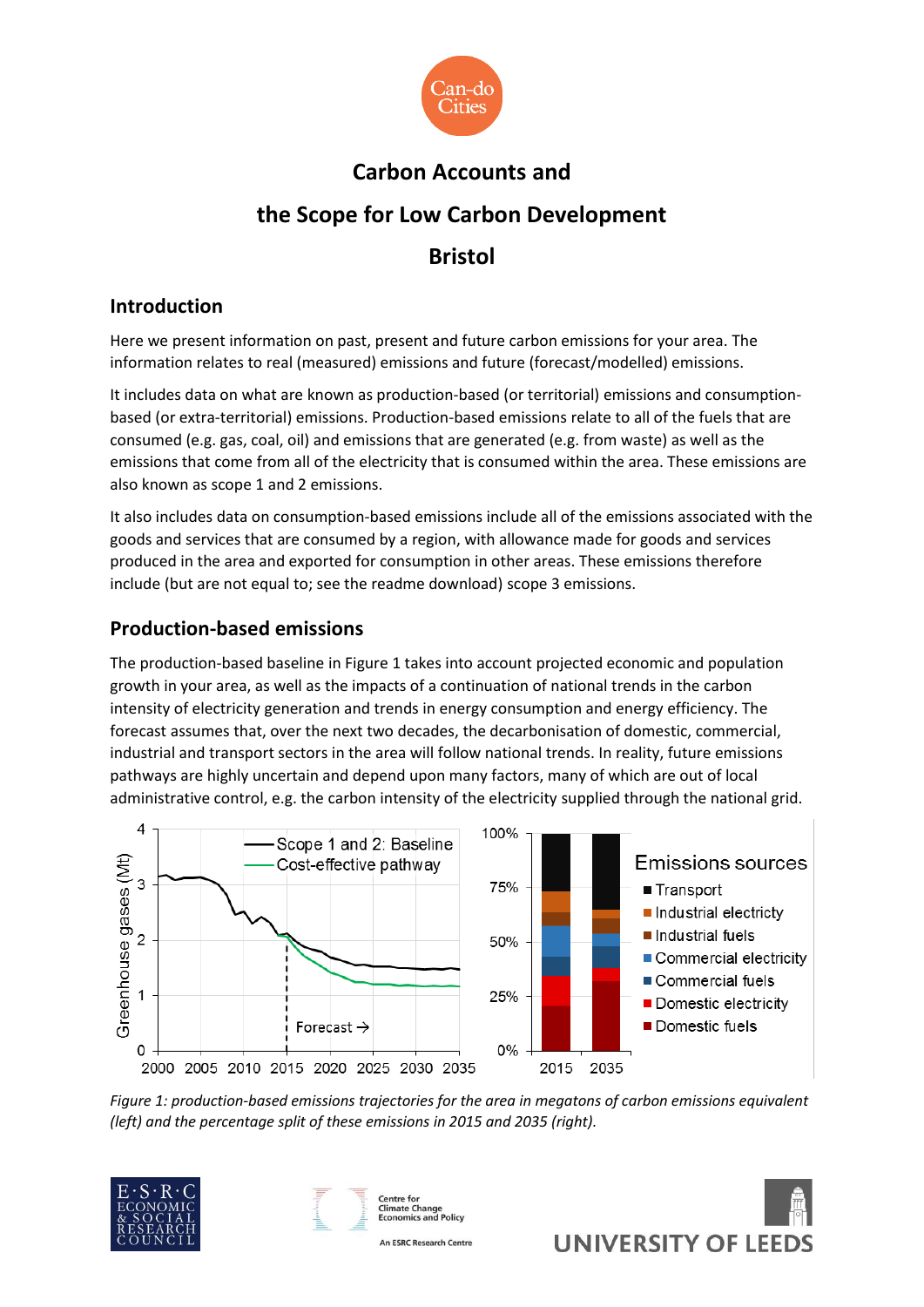

The 'cost-effective' pathway in Figure 1 considers the carbon savings that could be achieved if all of the energy efficient and low carbon options that at least covered their costs (including purchase, installation, maintenance) over their life time were adopted in the area. Available options have been considered for the domestic (housing), commercial (public and private sector non-residential buildings), industrial and in-area transport (excluding public transport) sectors. Far more significant savings could be made if investment was also made in other low carbon options that are not attractive from this direct, narrow, economic perspective. This analysis can be provided on request.

# **Consumption-based emissions**

Consumption-based emissions, which are all the emissions associated with the goods and services that are consumed by a region, are more difficult to calculate than production-based emissions. For example, when an electronic device is purchased by a person, an estimate must be made of the emissions involved in mining the raw materials, manufacturing the device, and transporting it to the UK retailer, and these emissions must then be assigned to the area's consumption-based emissions account. Rather than calculating this for every item, economic data is used that tracks all the transactions between different sectors of the economy and different countries. This leads to aggregate estimates of an area's consumption-based carbon impact, as shown in Figure 2.

In this figure, the differences between consumption- and production-based emissions can be seen. In industrialised, or post-industrialising countries such as the UK (as opposed to industrialising, or preindustrial, countries), consumption-based emissions are often two to three times larger than production-based emissions. Note also that Figure 2 should be viewed as illustrative: This calculated breakdown of emissions uses a number of national-level datasets that are not yet available at a more refined local-level, and the forecast assumes a continuation of recent trends in the global carbon intensity of production and of recent (national and local) trends in spending and consumption.



*Figure 2: consumption-based emissions trajectories for the area's total GHGs and for CO<sup>2</sup> only (left) and the percentage split of these GHG and CO<sup>2</sup> emissions (right).*







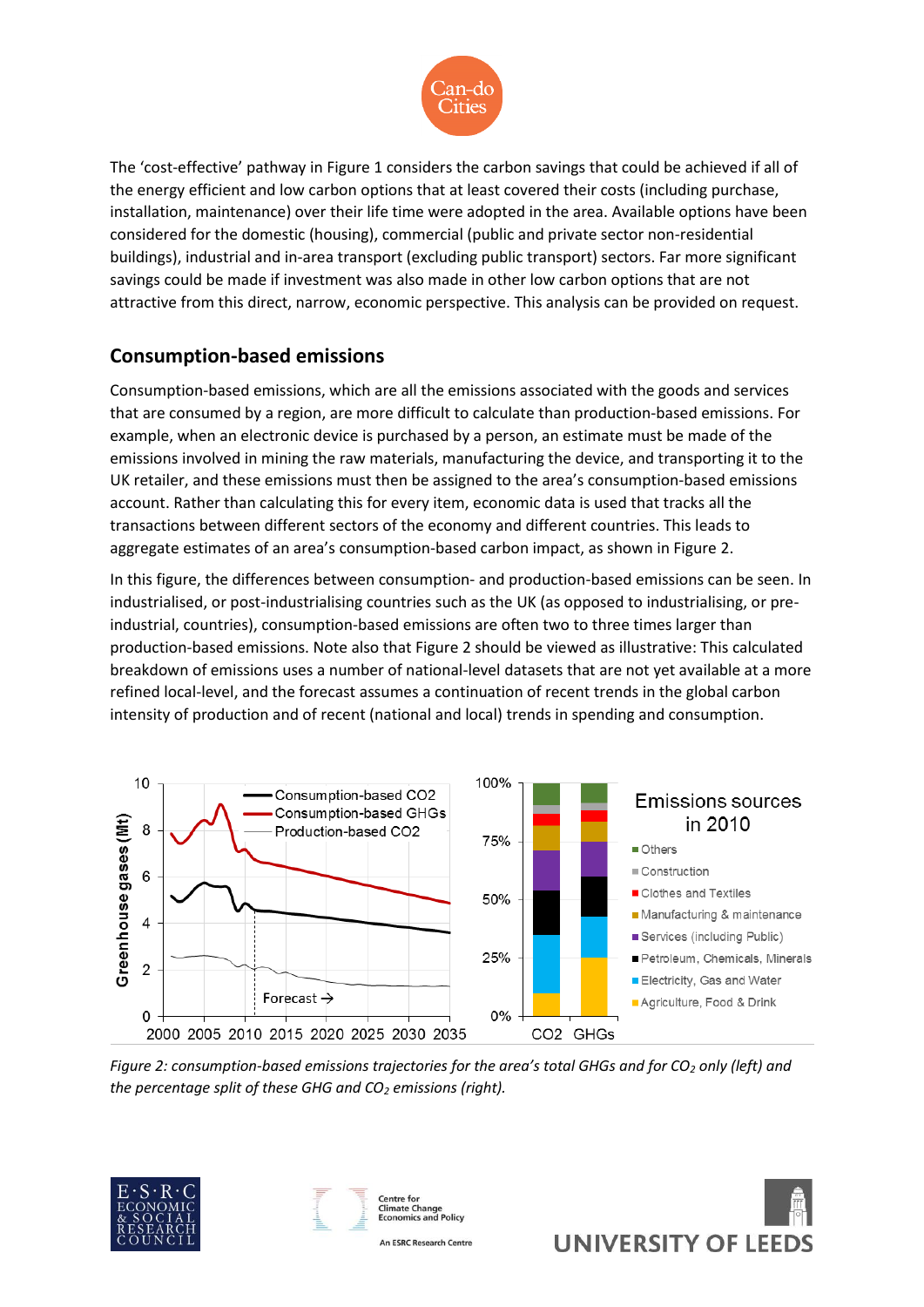

# **The Most Cost and Carbon Effective Options**

Below are tables of the potentially most carbon effective (Table 1) and cost-effective (Table 2) options available for reducing production-based emissions. These are grouped into various high-level categories such as 'domestic insulation', which includes an aggregate estimate of savings for various types of cost-effective insulation over the full area. Note also that these tables can be used to guide low carbon development planning, but they should *not* be used to develop specific business cases or to guide specific investments. More refined data can also be developed and supplied on request.

| Carbon<br><b>Effectiveness</b> | Total area<br>carbon savings | Measure                                                           | Sector          |
|--------------------------------|------------------------------|-------------------------------------------------------------------|-----------------|
| <b>Highly effective</b>        | 1 to 2 Mt $CO2$              | Heating (boilers, heat pumps, controls)                           | <b>Domestic</b> |
|                                |                              | Insulation (cost-effective insulation: cavity, loft and floor)    | <b>Domestic</b> |
|                                |                              | Cooling in retail buildings                                       | Commercial      |
| Very effective                 | 200 to 500 kt $CO2$          | <b>Demand reduction</b> (minor; heating, lighting and appliances) | <b>Domestic</b> |
|                                |                              | <b>Insulation</b> (cost-effective fabric improvements)            | Commercial      |
|                                |                              | <b>Appliances</b> (refrigeration, cookers, TVs, washing machines) | Domestic        |
|                                |                              | Boilers and Steam Piping (cost-effective measures)                | Industrial      |
|                                |                              | Lighting (low energy)                                             | <b>Domestic</b> |
| <b>Effective</b>               | 100 to 200 kt $CO2$          | Electric vehicles (cars, goods vehicles and buses)                | Transport       |
|                                |                              | <b>Heating</b> (boilers, heat pumps, controls)                    | Commercial      |

#### **Table 1: The Most Carbon Effective Options**

*Note: when calculating total area savings cash flows are discounted at 3%. Please see the readme document for more details* 

### **Table 2: The Most Cost Effective Options**

*Note: when calculating total area savings cash flows are discounted at 3%. Please see the readme document for more detail.*

| Cost<br><b>Effectiveness</b> | <b>Total area</b><br>cost savings | Measure                                                               | Sector          |
|------------------------------|-----------------------------------|-----------------------------------------------------------------------|-----------------|
| Highly effective             | E200 to £500 million              | Cooling in retail buildings                                           | Commercial      |
|                              |                                   | Hybrid cars (diesel and petrol)                                       | Transport       |
| Very effective               | $£100$ to $£200$ million          | <b>Insulation</b> (cost-effective insulation: cavity, loft and floor) | Domestic        |
|                              |                                   | <b>Appliances</b> (refrigeration, cookers, TVs, washing machines)     | Domestic        |
|                              |                                   | <b>Demand reduction</b> (minor; heating, lighting and appliances)     | Domestic        |
|                              |                                   | Heating (boilers, heat pumps, controls)                               | <b>Domestic</b> |
| <b>Effective</b>             | $f10$ to $f50$ million            | Lighting (low energy)                                                 | Domestic        |
|                              |                                   | <b>Pumps</b> (cost-effective measures)                                | Industrial      |
|                              |                                   | <b>Compressed Air Systems</b> (cost-effective measures)               | Industrial      |
|                              |                                   | <b>Fans</b> (cost-effective measures)                                 | Industrial      |